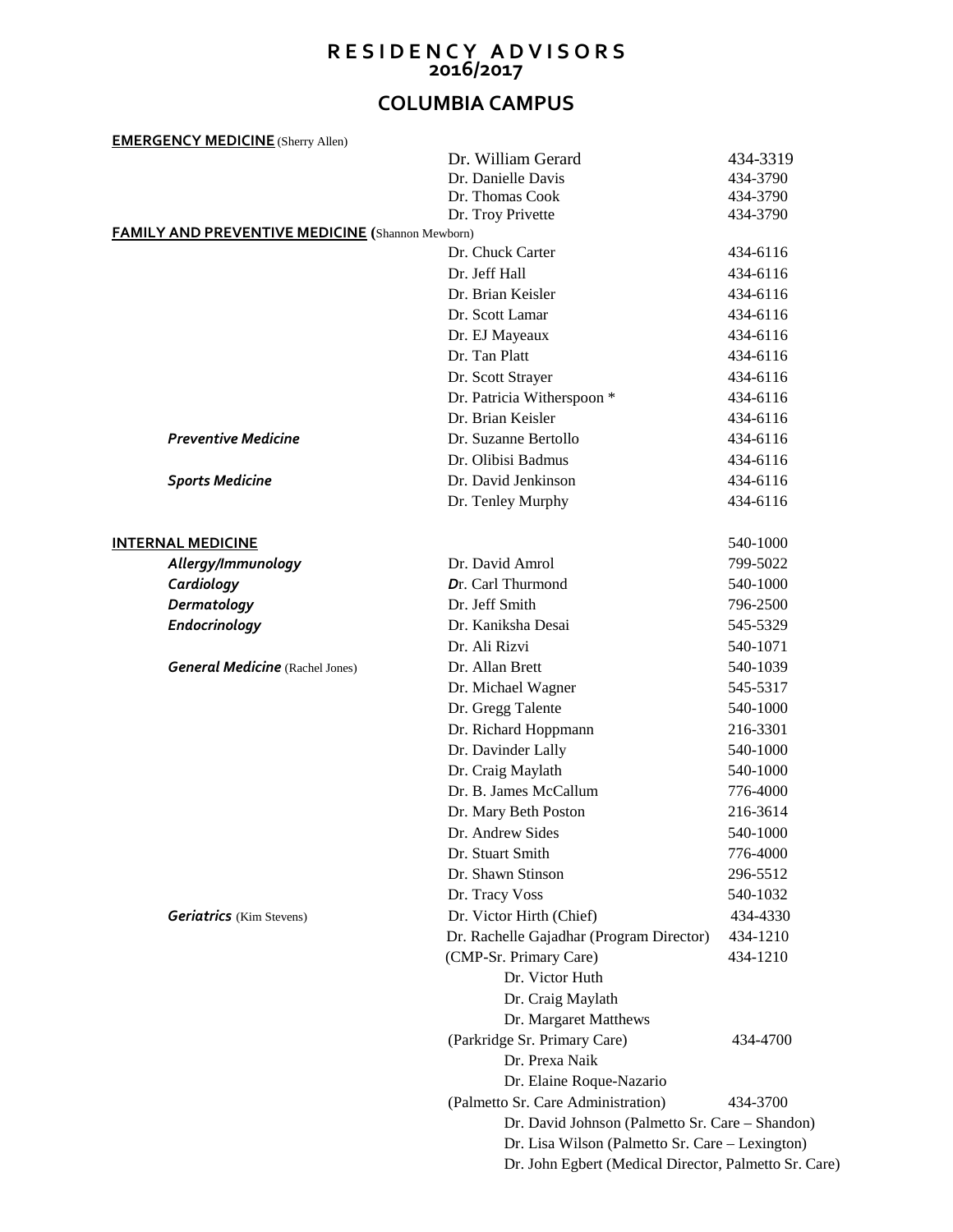| <b>Infectious Diseases</b> (Sanchia Mitchell)   | Dr. Helmut Albrecht                       | 540-1062          |
|-------------------------------------------------|-------------------------------------------|-------------------|
|                                                 | Dr. Divya Ahuja                           | 540-1062          |
|                                                 | Dr. Joseph Horvath                        | 540-1054          |
|                                                 | Dr. Sharon Weissman                       | 540-1000          |
|                                                 | Dr. Majdi Al-Hasan                        | 540-1062          |
|                                                 | Dr. Sangita Dash                          | 540-1062          |
|                                                 | Dr. Rajeev Bais                           | 545-5458          |
|                                                 | Dr. Joseph Horvath                        | 540-1062          |
| <b>Pulmonary/Critical Care Medicine</b>         | Dr. William Owens                         | 799-5022          |
|                                                 | Dr. Peter Loper                           | 799-5022          |
| (Lorie Collins)                                 | Dr. Brandi Newsome                        | 799-5022          |
|                                                 | Dr. Brian Smith                           | 799-5022          |
|                                                 | Dr. David Schrift                         | 799-5022          |
|                                                 | Dr. Antoinette Williams Rutherford        | 799-5022          |
|                                                 | Dr. Jennifer Hucks                        | 799-5022          |
|                                                 | Dr. Imran Iftikhar                        | 799-5022          |
|                                                 | Dr. Ria Gripaldo                          | 799-5022          |
| Rheumatology                                    | Dr. James Fant                            | 540-1053          |
|                                                 | Dr. Mark Greenberg                        | 545-5441          |
| <b>NEUROLOGY</b> (Rhonda S. Harden)             | Dr. Souvik Sen- Chairman                  | 545-6073          |
|                                                 | Dr. Swamy Venkatesh                       | 545-6057          |
|                                                 | Dr. Paisith Piriyawat                     | 545-6079          |
|                                                 | Dr. Tom Faber                             | 545-6055          |
|                                                 | Dr. James Selph                           | 545-6059          |
|                                                 | Dr. Davit Mrelashvili                     | 545-6058          |
|                                                 | <b>VA Neurology Faculty</b>               |                   |
|                                                 | Dr. Susan Raybourne<br>Dr. Nasir Waheed   | 776-7000 x14077   |
|                                                 | Dr. Anne Hawes                            |                   |
|                                                 | Dr. John Steedman                         |                   |
| <b>OBSTETRICS &amp; GYNECOLOGY</b> (Ruth Adams) |                                           |                   |
|                                                 | Dr. Judy Burgis                           | 545-5730          |
|                                                 | Dr. Kerry Sims                            | 545-5700          |
|                                                 | Dr. J. David Ferguson                     |                   |
|                                                 | Dr. James Cook                            |                   |
| <b>OPHTHALMOLOGY</b> (Barbara Tandon)           |                                           |                   |
|                                                 | Dr. Bethany Markowitz, MD                 | 434-7820          |
|                                                 |                                           |                   |
| <b>ORTHOPEDIC SURGERY</b> (Tonya Holmes)        |                                           |                   |
|                                                 | Dr. Jeffrey Guy                           | 434-6812          |
|                                                 | Dr. David Koon                            | 434-6812          |
|                                                 | Dr. Christopher Mazoue                    | 434-6812          |
|                                                 | Dr. Frank R. Voss                         | 434-6812          |
|                                                 | Dr. John Walsh                            | 434-6812          |
| <b>PATHOLOGY</b>                                |                                           |                   |
|                                                 | Dr. James Catroppo                        | 216-3407          |
|                                                 | Dr. Carol McMahon                         | 216-3608          |
|                                                 | Dr. Carole Pillinger                      | 695-7934/216-3418 |
| <b>PEDIATRICS</b> (Ashley Lynn)                 |                                           |                   |
|                                                 | Dr. Scott Carney<br>Dr. C. Warren Derrick | 434-7945          |
|                                                 |                                           | 255-3455          |
|                                                 | Dr. Matt Garber *                         | 434-7945          |
|                                                 | Dr. Rob Holleman                          | 434-7945          |
|                                                 | Dr. Robert D. Hubbird                     | 434-4603          |
|                                                 | Dr. Sara Lindsey                          | 434-7945          |
|                                                 | Dr. Elizabeth Mack                        | 434-7945          |
|                                                 | Dr. Anna Kathryn Rye                      | 434-7945          |
|                                                 | Dr. James R. Stallworth *                 | 434-7945          |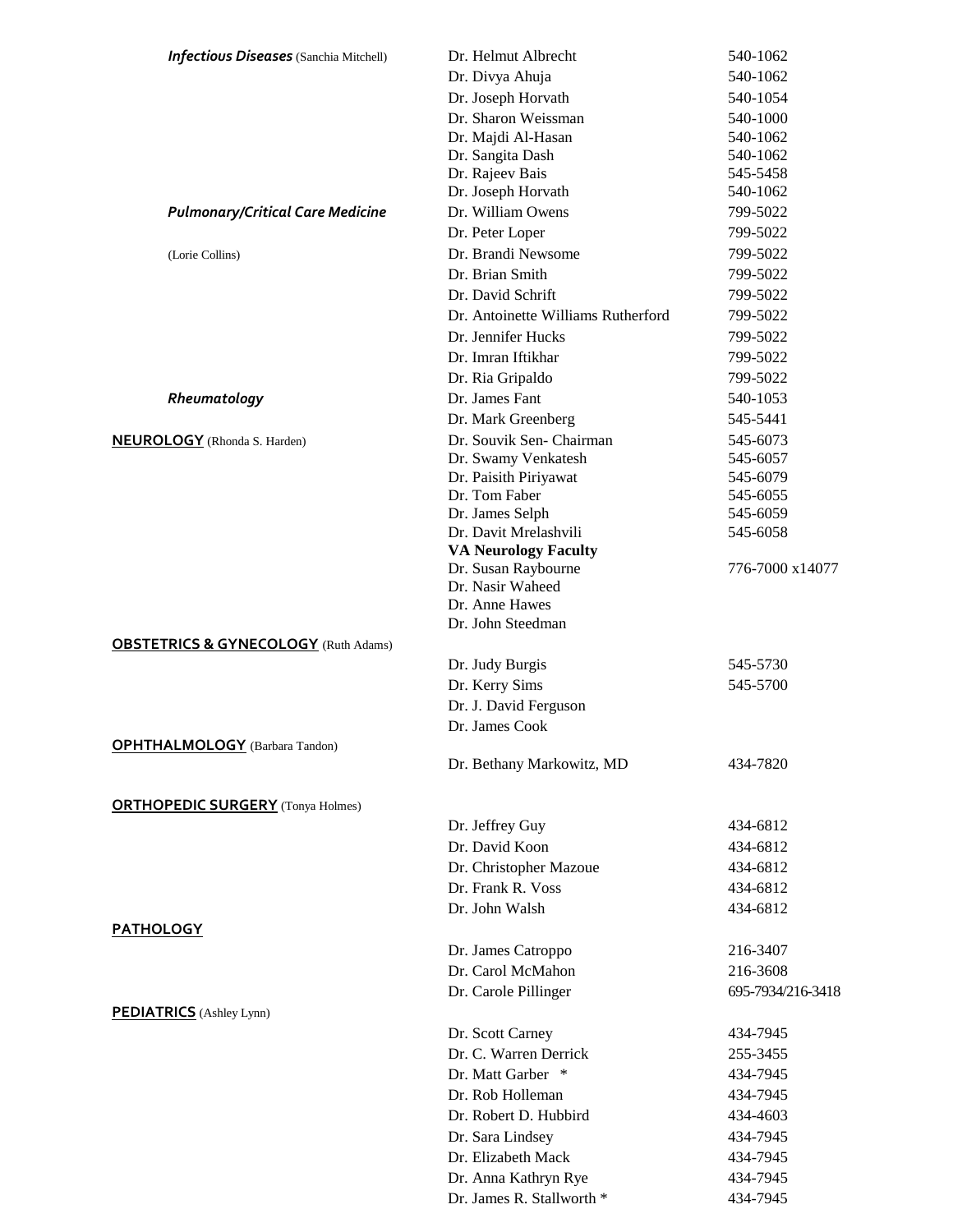|          | Dr. Katie Stephenson   | 434-7945 |
|----------|------------------------|----------|
|          | Dr. R. Caughman Taylor | 434-7950 |
| Med/Peds | Dr. Gregg Talente      | 540-1000 |

## **PSYCHIATRY** (Donna Smith)

| <b>Child &amp; Adolescent Services (Angie Powell)</b> | Dr. John Bragg            | 434-1422 |
|-------------------------------------------------------|---------------------------|----------|
|                                                       | Dr. Alex Getz             | 434-1422 |
| <b>Forensic Services</b> (Andree Robinson)            | Dr. Richard Frierson      | 434-2808 |
|                                                       | Dr. Jamae Campbell        | 434-2808 |
| <b>Geriatric Services</b> (Angie Powell)              | Dr. James Bouknight       | 434-1422 |
| <b>Medical Student Education</b>                      | Dr. Shilpa Srinivasan     | 434-4240 |
|                                                       | Dr. Joshua T. Thornhill * | 216-3600 |
| <b>Addiction Services</b>                             | Dr. Rebecca Payne         | 434-4250 |
| <b>Consultations Services</b>                         | Dr. Juliet Glover         | 434-4250 |
| <b>Residency Training</b>                             | Dr. Ashley Jones          | 434-1433 |
|                                                       | Dr. Meera Narasimnan      | 434-4266 |
|                                                       | Dr. Craig Stuck           | 434-1433 |
| <b>RADIOLOGY</b> (Pauline Pichoff)                    |                           |          |
|                                                       | Dr. David F. Adcock       | 216-3700 |
| <b>Baptist Medical Center</b>                         | Dr. Mark A. Lovern        | 771-5060 |
| Providence Hospital                                   | Dr. Francis Neuffer       | 256-5350 |
| <b>VA Hospital</b>                                    | Dr. James Farrell         | 695-6811 |
| <b>SURGERY</b> (Leah Johnsey)                         |                           |          |
| Anesthesia                                            | Dr. Richard Kennedy       | 776-4000 |
| <b>Cardiothoracic Surgery</b>                         | Dr. Reid Tribble          | 765-0871 |
|                                                       | Dr. Randy Bolton          | 776-4000 |
| <b>Colorectal Surgery</b>                             | Vacant                    |          |
| <b>General Surgery</b>                                | Dr. Fernando Navarro      | 545-5800 |
|                                                       | Dr. Zeid Keilani          | 545-5800 |
|                                                       | Dr. James Nottingham      | 545-5800 |
| <b>Critical Care Surgery</b>                          | Dr. Christopher Watson    | 434-8800 |
|                                                       | Dr. Mark Jones            | 434-8800 |
| Otolaryngology                                        | Dr. James Wells           | 309-6385 |
|                                                       | Dr. Billy Giles           | 256-2483 |
| <b>Plastic/Reconstructive Surgery</b>                 | Dr. Harold Friedman       | 545-5800 |
|                                                       | Dr. Elliott Chen          | 545-5800 |
| <b>Trauma Surgery</b>                                 | Dr. Mark Jones            | 434-8800 |
| <b>Vascular Surgery</b>                               | Vacant                    |          |

\* Available for mock interviews. Contact directly to schedule.